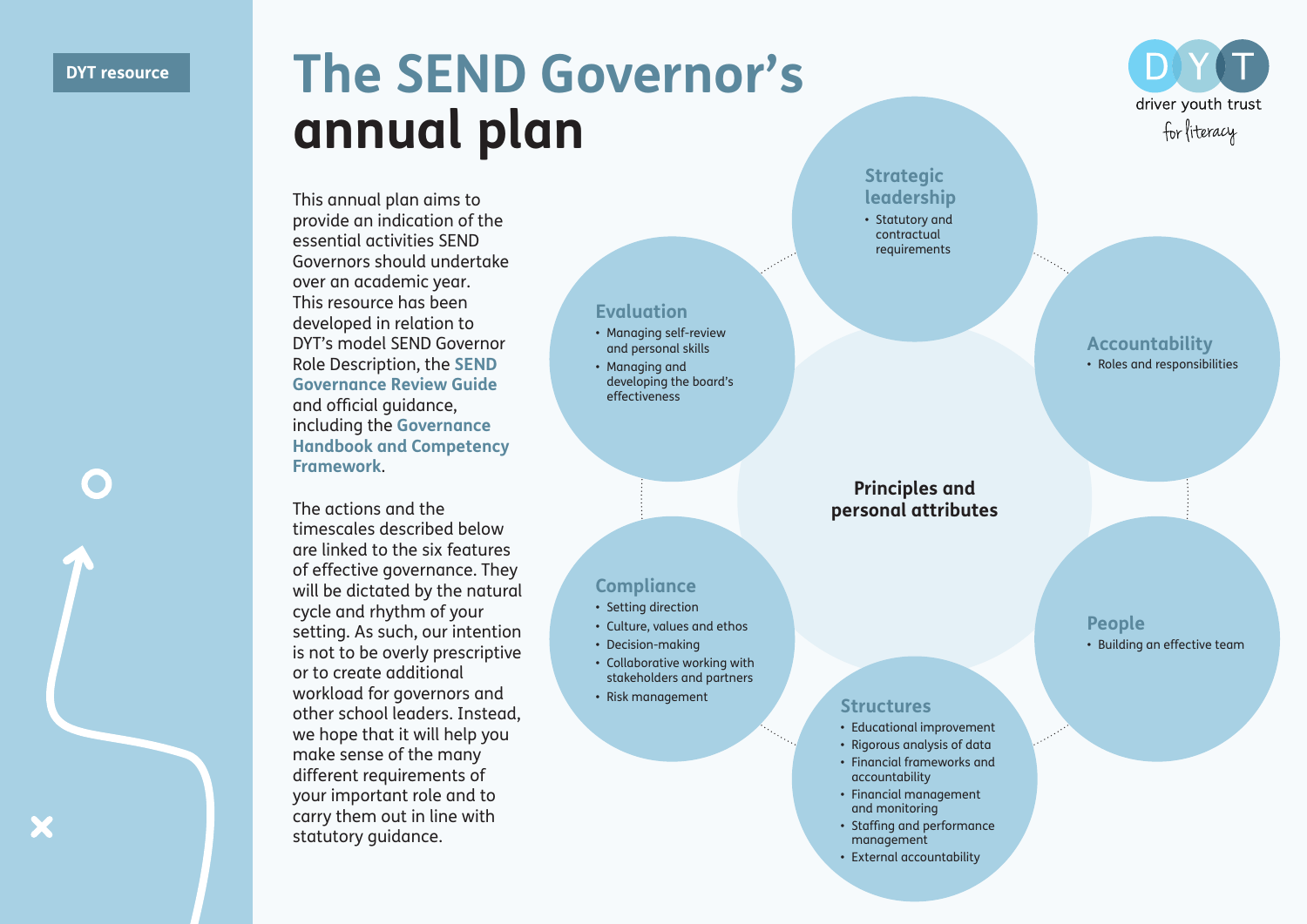| <b>Activity</b>                                                    | What do you need to do?                                                                                                                                                                                                                                                                                     | Who is involved?                                                                                | When?                   |
|--------------------------------------------------------------------|-------------------------------------------------------------------------------------------------------------------------------------------------------------------------------------------------------------------------------------------------------------------------------------------------------------|-------------------------------------------------------------------------------------------------|-------------------------|
| Setting<br>strategy                                                | Act as a champion for young people with SEND and their<br>families to ensure the settings strategic direction is made in<br>their best interests and in line with your vision and values.                                                                                                                   | Governing Body/<br><b>Board of Trustees</b><br>Leaders                                          | Annually                |
| Keeping up<br>to date with<br>developments<br>across the<br>sector | Understand the national and local policy context of SEND in<br>education, health and care and the bearing these have on the<br>services your setting uses to support young people with SEND<br>and their families. You can learn more from governor networks,<br>sector organisations and statutory bodies. | CST, NGA<br>DfE/agencies<br>Local authorities<br>Driver Youth Trust                             | At least<br>half-termly |
| Engaging<br>with parents<br>and the<br>community                   | Take account of the views of all stakeholders involved in<br>providing SEND provision. You can gather information through<br>parent surveys, pupil councils or representatives, school<br>improvement consultations.                                                                                        | Governing Body,<br>Leaders<br>Young people, families<br><b>SEND</b> specialist<br>professionals | Annually                |
| Manage risk<br>appropriately                                       | Ensure compliance is not a barrier to the participation of young<br>people with SEND. You can do this when reviewing the settings<br>risk register and any additional risk assessments, for example<br>in relation to trips and building works.                                                             | Risk/assurance<br>committee or similar                                                          | Ongoing                 |

X

**Strategic**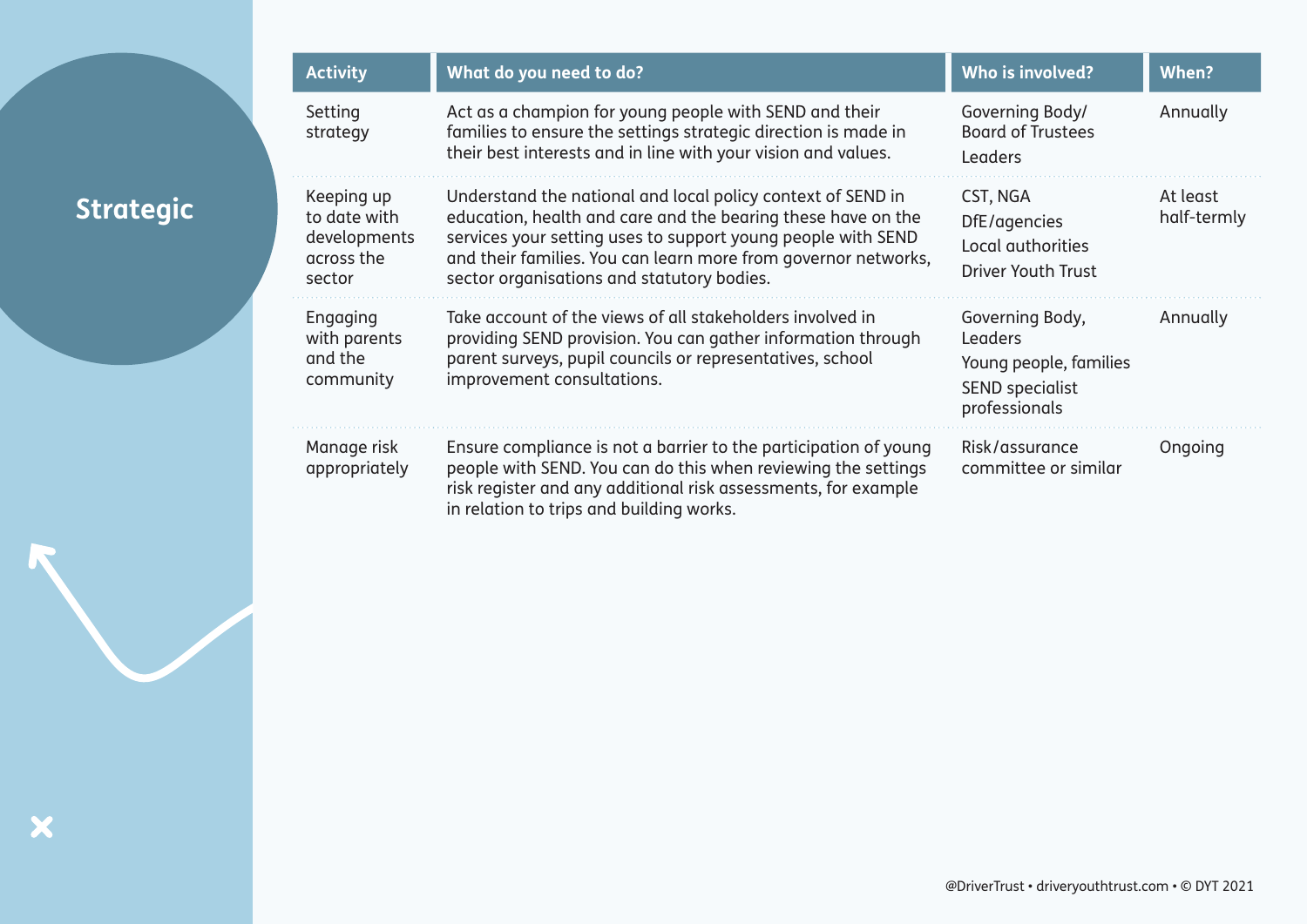| <b>Activity</b>                     | What do you need to do?                                                                                                                                                                                                                                                                                                                       | Who is involved?                                                         | When?    |
|-------------------------------------|-----------------------------------------------------------------------------------------------------------------------------------------------------------------------------------------------------------------------------------------------------------------------------------------------------------------------------------------------|--------------------------------------------------------------------------|----------|
| Curriculum<br>development           | Articulate how curriculum design and development is broad<br>and balanced, ambitious and reflects the needs of young<br>people with SEND (Ofsted EIF, section 26).                                                                                                                                                                            | Curriculum/Teaching<br>and Learning<br>Committee<br>Subject leaders      | Ongoing  |
| Identification<br>and<br>assessment | Hold a broad view of the types, methods and approaches<br>used in assessment and identification of pupil need and the<br>extent to which these are effective across the range of pupil<br>characteristics in your setting.                                                                                                                    | Curriculum/Teaching<br>and Learning<br>Committee<br><b>SENCO</b>         | Annually |
| Data analysis                       | Confidently interpret information and data about young people<br>with SEND and other characteristics and how these compare<br>locally and nationally. You should make sure the Governing<br>Body is provided with this information whenever you review<br>data for all pupils. Examples could include progress, attainment<br>and attendance. | Curriculum/Teaching<br>and Learning<br>Committee, Full<br>Governing Body | Termly   |
| External<br>support                 | Understand how the setting deploys specialist SEND<br>professionals to aid identification and targeted and specialist<br>support. You could ask to meet with SEND professionals or<br>gather feedback from the SENCo.                                                                                                                         | <b>SENCo</b>                                                             | Annually |
| Financial<br>resources              | Consider how the setting uses financial resources to effectively<br>meet the needs of young people with SEND and ensure this<br>information is reported publicly. This should include the SEN<br>Notional Budget and Premium Pupil Grant.                                                                                                     | Finance Committee,<br>SENCO, SBM                                         | Termly   |

**Accountability**

X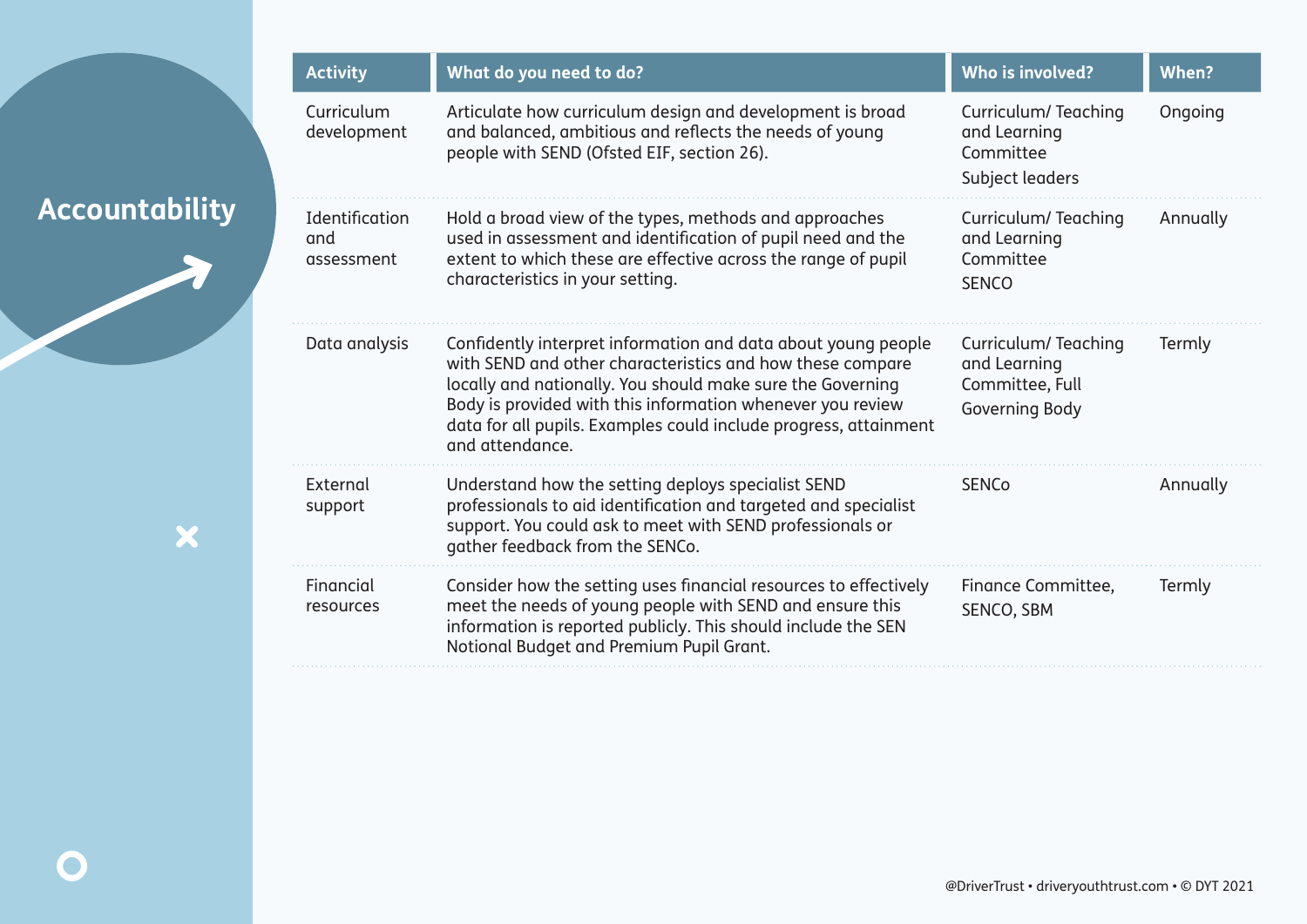| <b>Activity</b>               | What do you need to do?                                                                                                                                                                                                                       | Who is involved?                               | When?    |
|-------------------------------|-----------------------------------------------------------------------------------------------------------------------------------------------------------------------------------------------------------------------------------------------|------------------------------------------------|----------|
| Roles and<br>responsibilities | Understand the roles and responsibilities of all those involved<br>in identification, universal and targeted support and the<br>strategic development of SEND provision. This should include<br>your SENCo, teachers and teaching assistants. | People Committee<br>Leaders<br><b>SENCO</b>    | Annually |
|                               | You should be able to find this information in the SEN policy.                                                                                                                                                                                |                                                |          |
| Supporting                    | The SEND Governor should act as a key contact for the SENCo.                                                                                                                                                                                  | Leaders<br><b>SENCO</b>                        | Termly   |
| your SENCo                    | You should understand the priorities, time and resources<br>required by the SENCo to effectively lead SEND provision.                                                                                                                         |                                                |          |
| Training needs                | Monitor the development needs of staff in your setting through<br>existing performance management processes, including your<br>leaders.                                                                                                       | People Committee<br><b>Full Governing Body</b> | Annually |

**People and** 

 $\overline{\mathbf{O}}$ 

**structures**

**Compliance**

| <b>Activity</b>                        | What do you need to do?                                                                                                                                                                                                                                                                                                                                                                                                                                                                                         | Who is involved?                                       | When?    |
|----------------------------------------|-----------------------------------------------------------------------------------------------------------------------------------------------------------------------------------------------------------------------------------------------------------------------------------------------------------------------------------------------------------------------------------------------------------------------------------------------------------------------------------------------------------------|--------------------------------------------------------|----------|
| Understand<br>your<br>responsibilities | Comply with the responsibilities set out in relevant legislation<br>regulation and guidance (e.g. Equality Act, SEND Code of<br>Practice, Education Inspection Framework) for the Board and<br>the wider setting. Governing Bodies must do this on an ongoing<br>basis, however there are certain times in the year when<br>additional scrutiny might be required, such for admissions<br>arrangements, points of transition, exam access arrangements<br>and in relation to fixed term or permeant exclusions. | Governing Body/<br><b>Board of Trustees</b><br>Leaders | Ongoing  |
| Publishing<br>information              | Act to ensure relevant and accurate information relating to the<br>setting's provision is published in the SEN Information Report<br>and SEN Policy (SEND CoP, 6.79).                                                                                                                                                                                                                                                                                                                                           | SENCO, Leaders                                         | Annually |